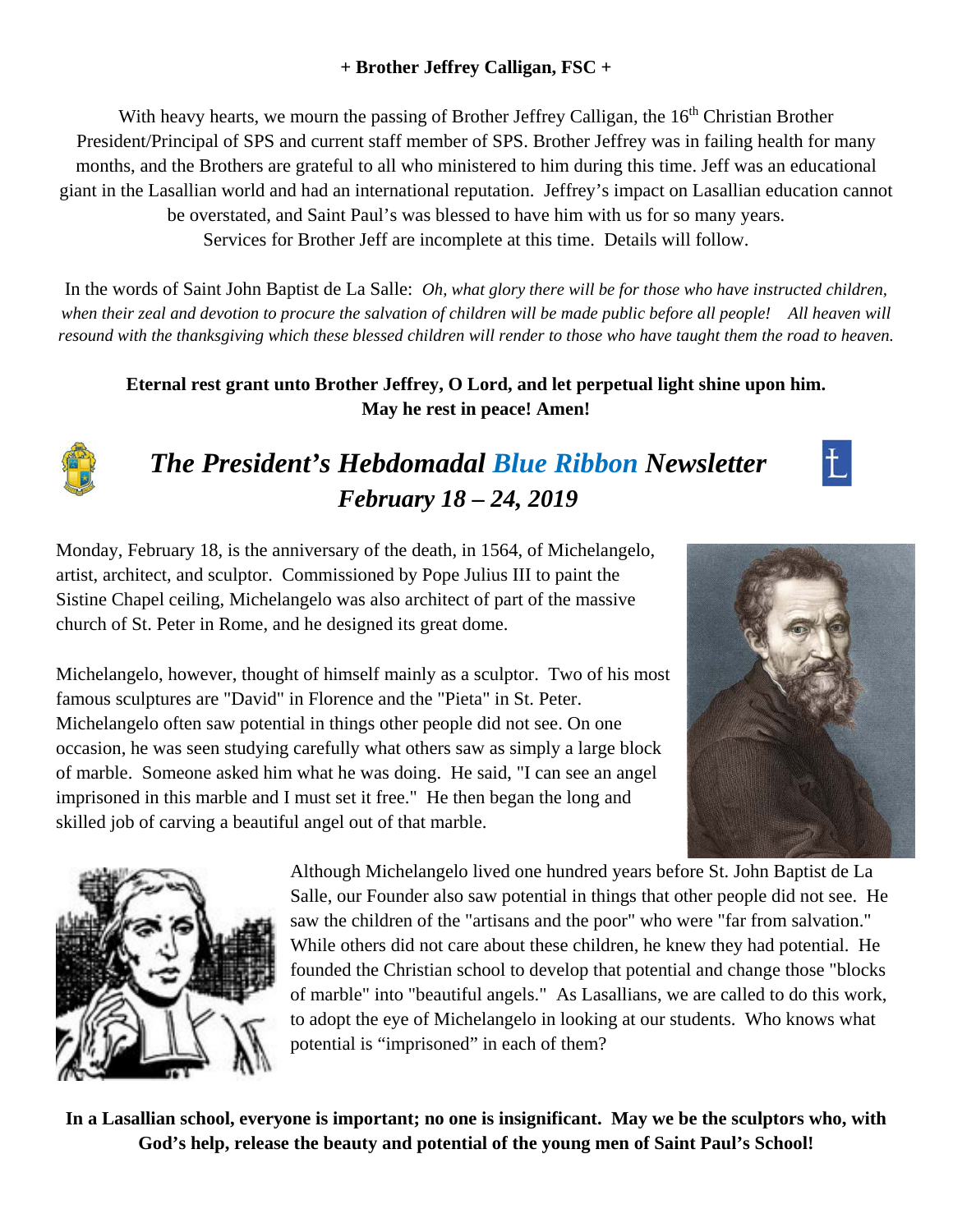#### **Mon, Feb 18 (Regular; E F G A)**

- w **This Day in History:** In 1885, Mark Twain publishes *The Adventures of Huckleberry Finn.*
- w **Presidents' Day:** From The History Channel: *Presidents' Day is an American holiday celebrated on the third Monday in February. Originally established in 1885 in recognition of President George Washington, it is still officially called "Washington's Birthday" by the federal government. Traditionally celebrated on February 22—Washington's actual day of birth—the holiday became popularly known as Presidents' Day after it was moved as part of 1971's Uniform Monday Holiday Act, an attempt to create more three-day weekends for the nation's workers. While several states still have individual holidays honoring the birthdays of Washington, Abraham Lincoln and other figures, Presidents' Day is now popularly viewed as a day to celebrate all U.S. presidents past and present.* We honor the 44 men who have had the incredible privilege of serving as President of the US. Question: If President Trump is the 45<sup>th</sup> president, how come there are only 44 names? Grover Cleveland served two non-consecutive terms, becoming the 22<sup>nd</sup> and the 24<sup>th</sup> president. But you knew that!
- **National Battery Day:** This day honors Italian physicist Alessandro Volta, the inventor of the battery, who was born on this day in 1745. Without batteries, where would that pink bunny with the drums be today?
- **National Wine Day:** Responsibly enjoy!
- **Baseball:** Varsity at Catholic (BR) in season opener (5)
- **Bowling:** District-leading Wolves v. Hammond

#### **Tue, Feb 19 (President's Assembly; LPO Assembly; MC TA & Snack Day; Whew! B C D E)**

 **TDIH:** In 2013, we formally dedicated the **Briggs Assembly Center –** which has been a blessing to SPS. We remain grateful to the family of David Briggs for making the transformation of this facility a reality. In particular, David wanted credit given to him mom, Dorothy Briggs, for her sacrifices to afford Catholic education for her children. Thank you, Mrs. Briggs!

**TDIH:** In 1878, the technology that made the modern music business possible came into existence in the

- New Jersey lab where Thomas Alva Edison created the first device to both record sound and play it back. He was awarded U.S. Patent No. 200,521 for his invention--the phonograph. We've come a LONG way!
- **TDIH:** In 1968, *Mr. Roger's Neighborhood* debuted on PBS. *It's a beautiful day in this neighborhood….*
- **Chocolate Mint Day:** Enjoy!
- **Louisiana Philharmonic Orchestra Concert:** From Trevor's bulletin last week: *In another first, we will host the Louisiana Philharmonic Orchestra in the BAC for two performances, one for visiting junior high school students from local schools, and another for our students and faculty. The performance for the visiting schools will be at 10:30 so expect many buses and cars on campus midmorning. The junior high students will be walking through campus during part of our lunch period, so teachers on duty please be extra vigilant and welcoming if you see these visitors (potential future students ) walking to and from their buses. We will reserve the tennis court and gravel parking lot behind the BAC for the LPO musicians and* Not even a broken arm stops testing last week!

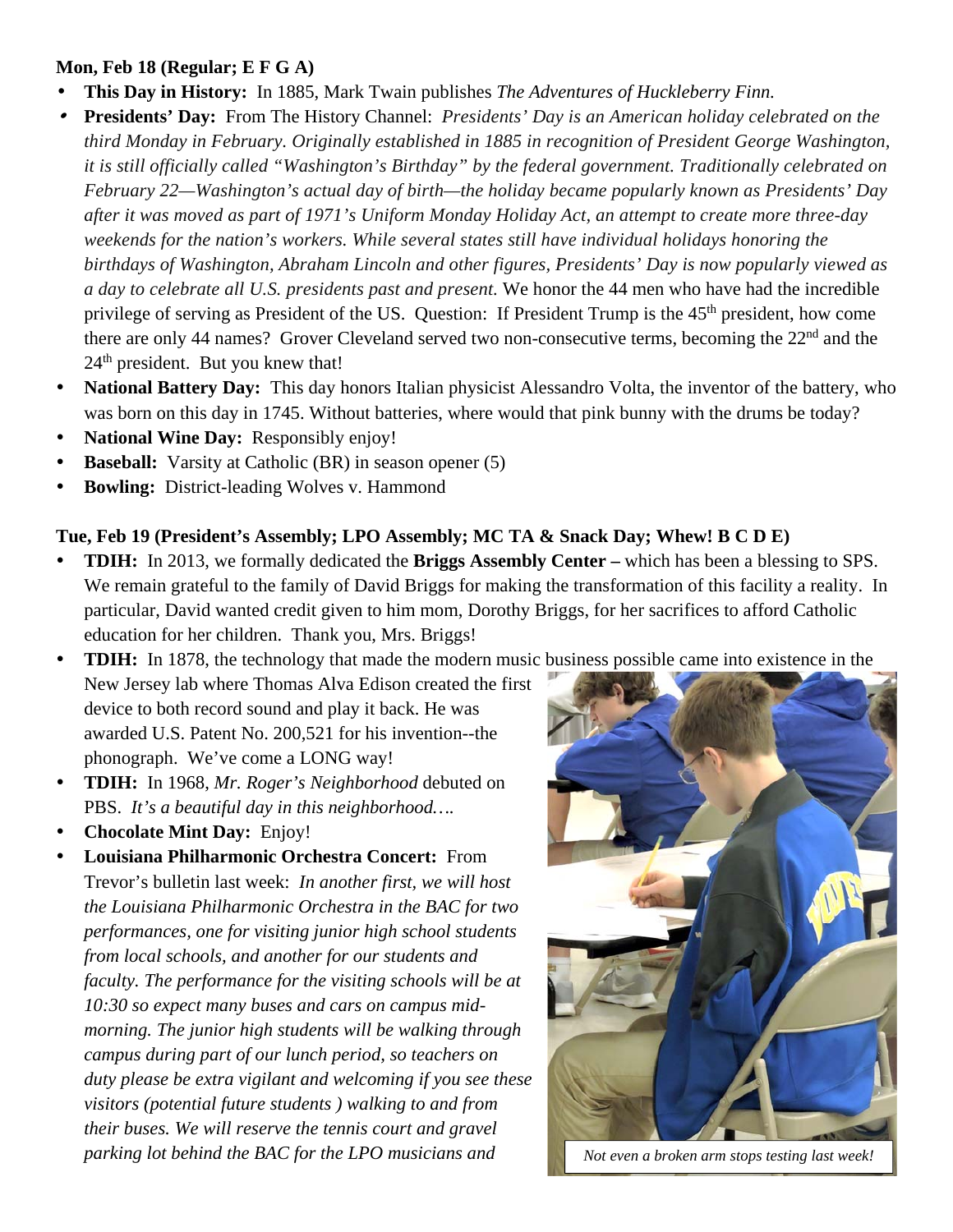*staging area. Buses will park behind the small gym and along LaSalle Drive. Our students will park on the gym field that morning. The performance for SPS will begin at noon. Please help Andrew and his musicians by promoting this event among your students. It is a unique opportunity for us and a good way to bring many young students to our campus. My hope is that some teachers will take the opportunity to incorporate some of the musical offerings and what they represent, into a lesson.*

### **Wed, Feb 20 (Regular; F G A B)**

- **TDIH:** In 1962, John Hershel Glenn Jr. is successfully launched into space aboard the *Friendship 7* spacecraft on the first orbital flight by an American astronaut.
- **Cherry Pie Day:** DYK cherry pie is the second most popular pie in US, second only to apple? Enjoy!
- **ACT for Juniors in the BAC.** This is a real ACT! The advantages for our guys is that it's during a school day (instead of Sat morning) and they are taking it surrounded by friends. GEAUX, Juniors!
- **Bowling:** Wolves v. Holden
- **Golf:** Wolves in Northshore District Play at Royal Golf Club in Slidell

## **Thu, Feb 21 (Regular; C D E F)**

- **TDIH:** In 1972, Richard Nixon becomes first sitting US President to visit People's Republic of China. In Beijing, the president announced his breakthrough visit to China is "The week that changed the world."
- **Basketball:**Wolves v. St. Michael's in post-season exhibition
- **Baseball:**Wolves v. Rummel in WGNO Classic at Kirsch Rooney Park in NO

# **Fri, Feb 22 (Mass schedule; DRESS UNIFORM DAY; G A B C)**

- **TDIH:** George Washington was born in Virginia on February 11, 1731, according to the then-used Julian calendar. In 1752, however, Britain and all its colonies adopted the Gregorian calendar which moved Washington's birthday a year and 11 days to February 22, 1732.
- **TDIH: In** 1924, President Calvin Coolidge delivered first presidential radio broadcast from White House.
- **TDIH:** In 1980, the underdog U.S. hockey team, defeats the four-time defending gold-medal winning
	- Soviet team at the XIII Olympic Winter Games in Lake Placid, New York.
- **Single Tasking Day:** Concentrate on one task at a time today without feeling guilty about wasting time!
- Be Humble Day: Today's the day to practice humility! And we've all got things to be humble about.
- **Track Meet the Team (3:30 in cafeteria)**
- Baseball: Wolves v. Franklinton in WGNO Classic
- **Marching Wolves in Krewe of Cleopatra in NO**

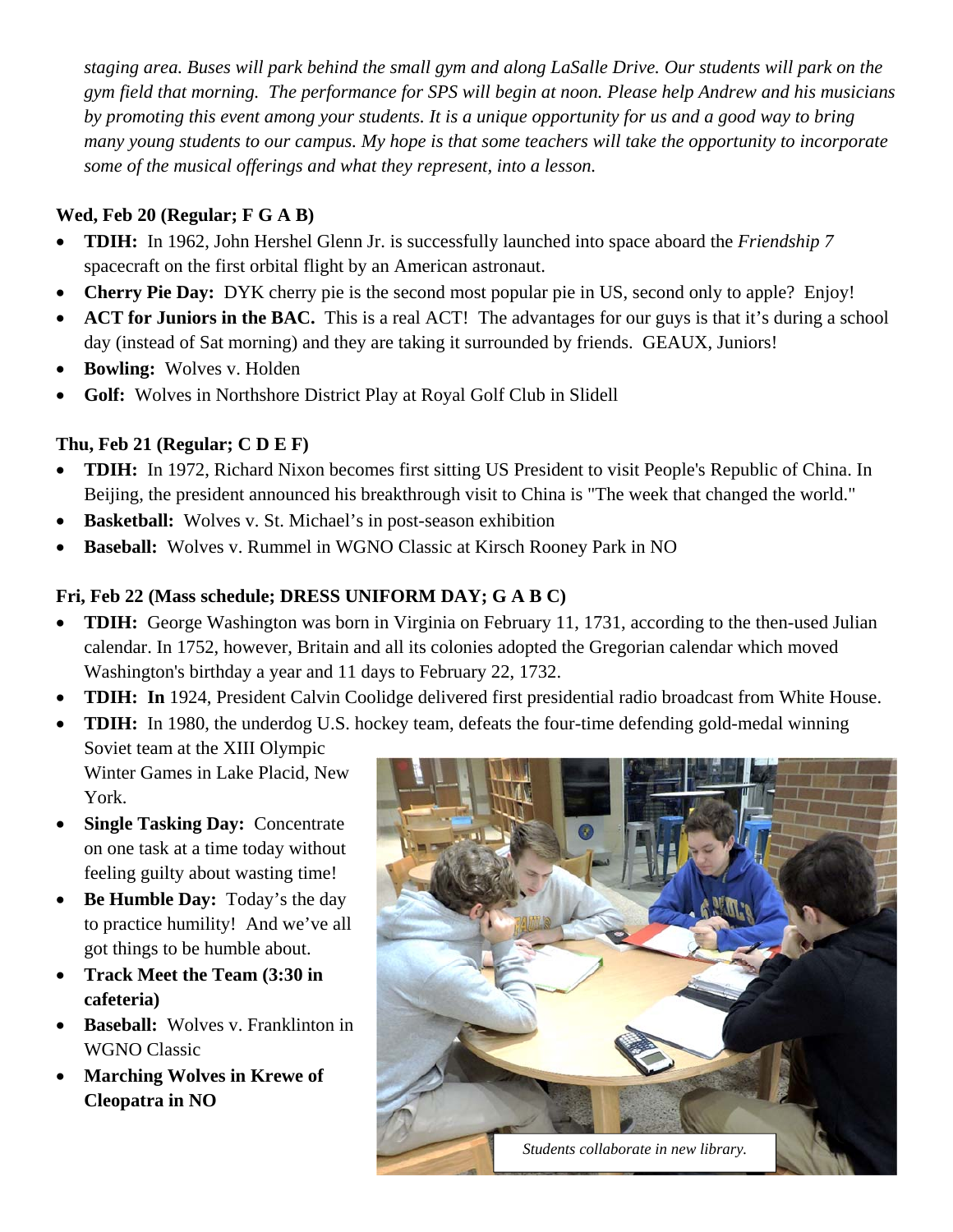#### **Sat, Feb 23**

- **TDIH:** In 1896 The Tootsie Roll was introduced.
- **TDIH**: In 1945, U.S. flag was raised on Iwo Jima. Joe Rosenthal's photo, showing 5 Marines & 1 Navy man struggling to hoist the flag pole, became the most reproduced photo in history and won a Pulitzer Prize.
- **National Inconvenience Yourself Day:** Often, we think that our lives and schedules are more important than some else's. We inconvenience other people to make our own lives easier and forget the impact of our actions on others. Concentrate today on trying to make someone else's life easier and happier rather than focusing on ourselves – I know what you're saying: if he wanted to make our lives more convenient, he wouldn't write these newsletters!
- **Lacrosse:** V/JV1 v. Pascagoula (11)
- **Soccer:** State Finals in Lafayette. Geaux Wolves!
- **Powerlifting:** South Regional Championship at PJP
- Baseball: Wolves v. Westminster (11) & Jesuit (2) in WGNO Classic; SPS 8<sup>th</sup> grade tournament
- **Golf & Rugby** are on the calendar with TBD listed so I have no details
- **Marching Wolves in Krewe of Olympia (Covington)**

#### **Sun, Feb 24**

- **TDIH**: In 1803, the Supreme Court, led by Chief Justice John Marshall, decides *Marbury vs. Madison* and confirms the legal principle of judicial review--the ability of the Supreme Court to limit Congressional power by declaring legislation unconstitutional--in the new nation.
- **TDIH:** In 1868, the House of Representatives impeached President Andrew Johnson, who the Senate later acquitted. Trivia question: who was the only other US President to be impeached? Bill Clinton!
- **National Tortilla Chip Day:** Enjoy your favorite chip today
- LASSCA: Trevor and I leave this afternoon for the annual Lasallian Secondary Schools Chief Administrators conference, which brings together the presidents and principals from the 50+ secondary Lasallian school in the Region of North America. This year's conference is being held in Houston. We will be gone through Wednesday. God willing and SW

Airlines cooperating, we will be back in school on Thu.

**Marching Wolves in Krewe of Carrollton in NO** 

**Admissions for 2019 - 20:** We need your help:

- **This Thu, Feb 21, we will mail letters of acceptance or non-acceptance to applicants for 2019 – 20.**
- **If you know a family interested in SPS but who did not apply, please encourage them to do so. We are committed to helping any family who wants to belong to the SPS family to do so. Have them call me personally to arrange for a visit.**
- **We rely on current and former families to spread the word about SPS! I know I can count on you!**

*DRESS UNIFORM ON FRI, 2/22! Juniors concentrate on their class reading.* 

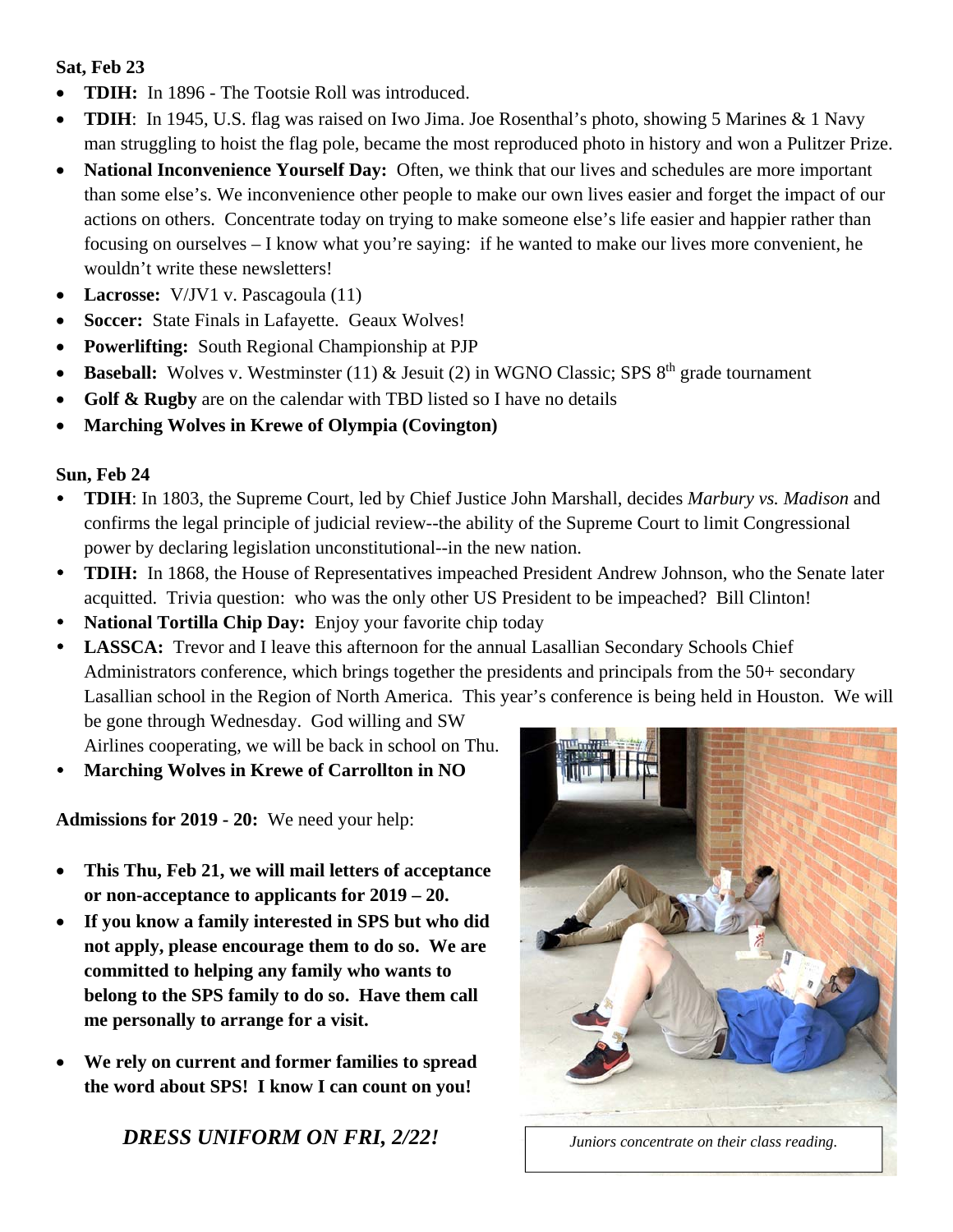**After School Food Service:** Beginning Tuesday, *Rosie's Kitchen* will sell wraps, dill pickles and boiled eggs for students who are staying around for any reason. We hope this service will be useful to students. Tuesday's wrap is shaved turkey breast, cheddar cheese, and bacon with honey mustard dressing.

**Applicant Letter Excepts:** Some more unedited lines from applicants' letters

- *Have you ever wanted something more than anything else? Well, I feel this way about what I am trying to make as my greatest accomplishment so far, going to Saint Paul's/.*
- *I only hope that my younger brother will also become a wolf, as well as my children, grandchildren, and nephews.*
- 0 *I strongly believe that like my brother, this school will forever change my life.*
- $\bullet$ *If I want to be the best, I have to go to the best.*
- $\bullet$ *It's been my dream to play football for St. Paul's since I was five.*

**Amazon Smile:** Last week we received a check for \$395.87 from Amazon Smile. This is a painless fundraiser for SPS. Please remember to choose SPS when ordering from AS. Every \$395.87 helps!



*Senior Jordan Eberts took this great photo of the Quarterfinal playoff win v. Catholic Sophomore Ashton Mouton heads the ball while senior Matthew Weimer looks on in awe!*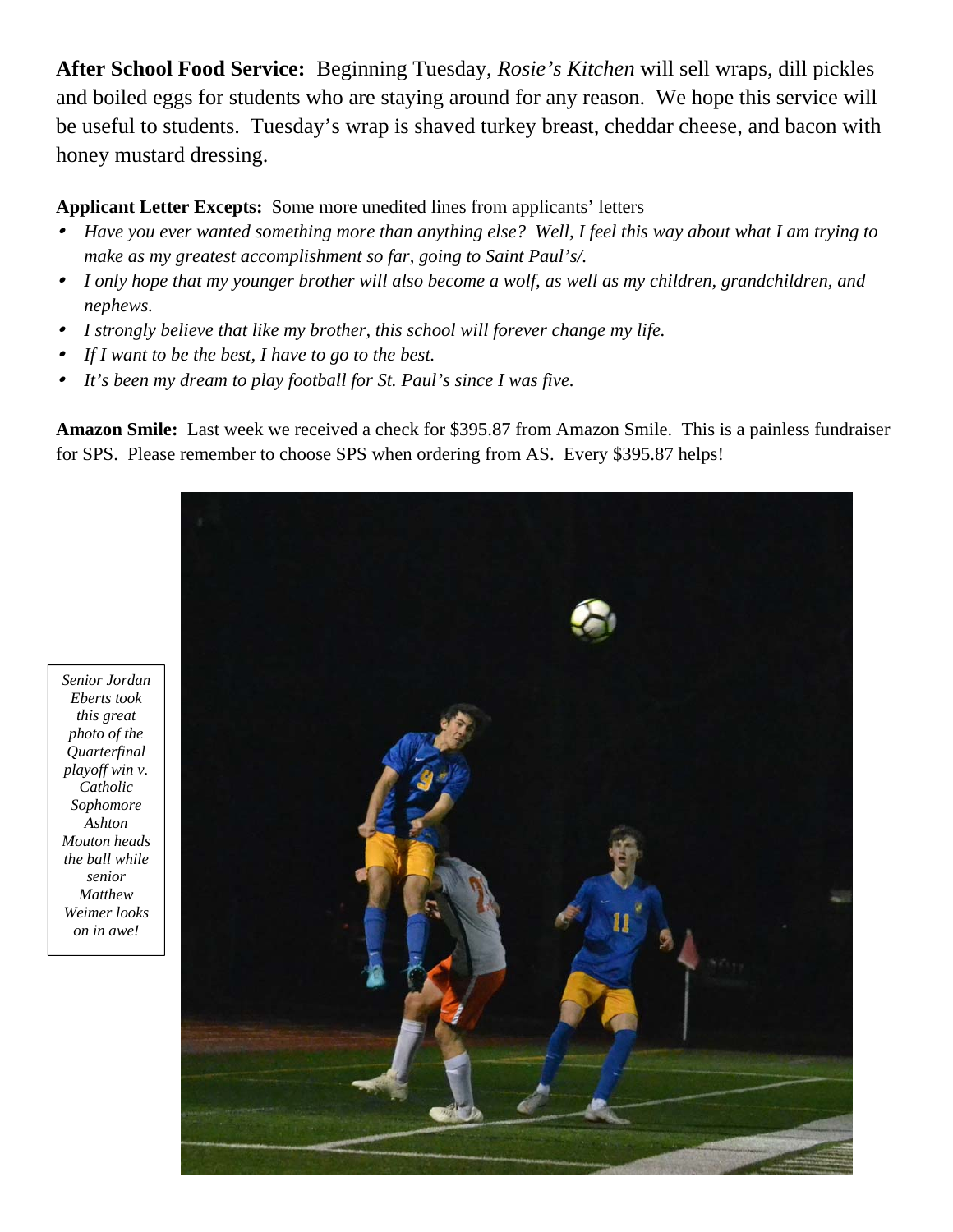**Annual Fund:** Many thanks to those who have responded to my request. For clarity, I offer the following:

- Almost **all private schools conduct annual funds**; many are high-pressured; ours is not but I need your support to keep it from being high-pressured.
- The Annual Fund funds tactical, short term projects, e.g. technology, special programs (e.g. engineering). The Capital Campaign funds large infrastructure projects (the \$4 million La Salle Hall renovation and the \$4.5 million new gym.)
- You may "pledge" your gift and pay later or in installments (monthly, etc.). More and more families are using automatic credit card monthly payments of \$10 or \$20 dollars. WONDERFUL!
- While we don't send requests to grandparents, every year a number of grandparents do donate to the school. **AND WE NEED GRANDPARENT SUPPORT**! **If you would like to inform your son's grandparents of the drive, please do so – or provide me with an address and I'll personally appeal. I'll send them a nice "thank you" note, too!** Even a small donation (\$5!) is welcome.
- Gifts of stock are welcome.
- **No gift is too small. I repeat: no gift is too small!** What's important is that everyone participates. Of course, no gift is too large!
- If you are contributing to the Capital Campaign or financially supporting SPS in some other way, I understand! Thank you for your generosity. Can you send \$10 to the Annual Fund so I can show an increase in participation?
- Please consider helping if you have not already done so and are in a position to do so. Many thanks!

**Assembly Anniversaries:** We recently marked the one-year anniversary of the following two assemblies:

- **Matt Fradd**. Matt speaks to over 50,000 people every year on the topic of pornography which has become a particular concern of Archbishop Aymond, who asked the schools to address this growing problem. In particular, Matt addressed pornography in light of human trafficking and social justice. As we learned on the Archdiocese Faculty Formation Day in 2017, pornography is a major plague impacting our youth. Matt's expertise was a great small step to battling this epidemic. Please have a talk with your son about pornography. I'm convinced some of our students still struggle with this issue, which is easier than ever to access.
- **Thomas Awiapo**. Raised in Ghana, Thomas benefitted from Catholic Relief Services' Rice Bowl initiative. He shared his story about growing up in poverty and *survived* only with the support of those who have the means to help. Thomas' story was a great opportunity to shed a light on life in Africa and particular to paint a clearer picture of those at our twin school, St. Paul's in Marsabit, Kenya. H

**Attendance:** Please make the following part of your New Year Resolutions: If your son is absent, phone Suzy in the Attendance Office before 9 am at 892-3200, ext. 1280, & **SEND A NOTE when he returns** 

**Box Tops for Education:** Recently, we received a check for **\$328.40**. Many thanks to the Math Department for promoting this painless way to help SPS. Keep those box tops a'comin!

**Care & Vigilance:** We have two short weeks before Mardi Gras/Beginning of Lent holidays. Please be vigilant during this time. Mardi Gras can bring out strange behaviors in our boys. The best strategy is a well-planned lesson that lasts the entire period and vigilance throughout the school day.

# *DRESS UNIFORM ON FRI, 2/22*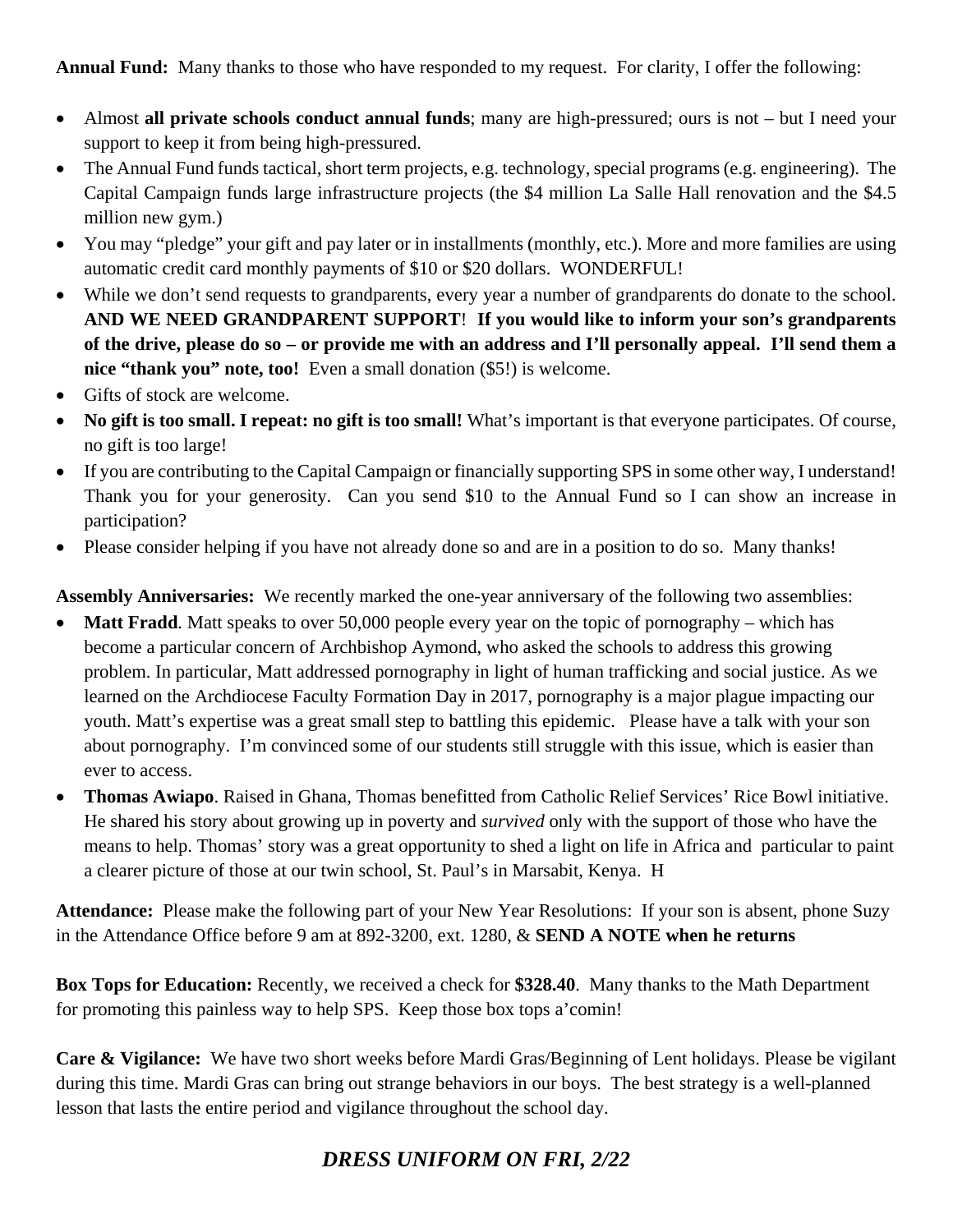

#### **Calendar for 2019 - 20: Here is our tentative calendar for next year (for those who really plan!)**

- M-W, Aug 05 07 Faculty meetings/prep days
- 
- 
- 
- 
- 
- 
- 
- Mon-Thurs, Dec 16-19 Semester Exams
- 
- 
- 
- 
- 
- Fri Fri Apr 10 Apr 17 Easter Holidays
- Wed-Fri, Apr  $29 May 1$  Senior Final Exams
- 
- 
- 
- Thu, Aug 08 Full day of class instruction for SPS (public schools open on Aug 09)
- Thu, Aug 22 March through the Arch; Senior Unity Day; Senior Ring Ceremony
- Fri, Aug 30 Lasallian Formation Day for Lasallian schools in ARNO (no classes)
- Mon, Sep 02 Labor Day Holiday
- Fri, Oct 11 1st Q ends; Grandparent Day
- Mon, Nov 04 Archdiocesan Formation Day
- Mon-Fri, Nov 25-29 Thanksgiving Holidays
	-
- Mon, Jan 06: Classes resume & Second Semester begins
- Mon, Jan 20 Martin Luther King Holiday
- Fri, Feb 21 Faculty Retreat Day (no classes for students)
	- Mon-Fri, Feb 24-28 Mardi Gras / Beginning of Lent Holidays
	- Fri, Mar 13 End of Third Quarter
		- -
	- Fri, May 15 Pre-freshmen Promotion Ceremony (6 pm)
	- Sat, May 16 Senior Graduation (4 pm)
	- Tues Fri, May 19 22 Final Exams for Grades 9 11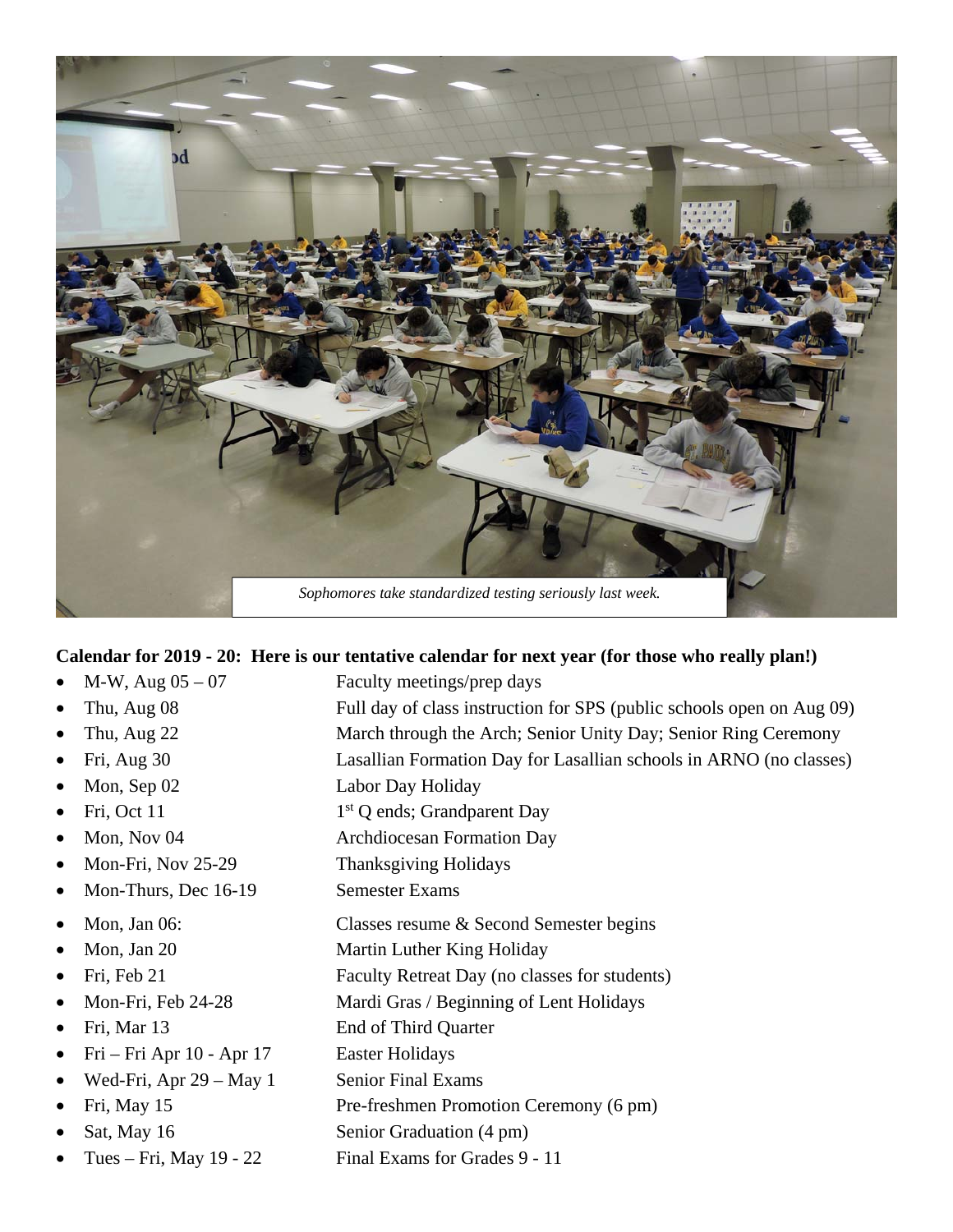#### **Camp Abbey Summer Camp**

- Camp Abbey Summer Camp is a one-week sleep-over camp run by the Archdiocese of New Orleans. Campers at Camp Abbey make lifelong friends, great memories and grow in their relationship with Jesus! Activities include: Arts & Crafts, Archery, Swimming, Hiking, Boating, Sports, Camping, Prayer, Mass, Reconciliation and Adoration. Campers must be completing 2nd-8th grades. Boys Camp weeks are June 2- 8, June 9-15, June 16-22 and June 23-29. Girls Camp weeks are June 30-July 6, July 7-13, July 14-20 and July 21-27. Registration opens February 25. \$409 per week – all inclusive.
- Applications are now being accepted for Summer Camp staff. Students completing 9th—11th grades may apply to be **JUNIOR COUNSELORS** (two-week positions). Graduating HS Seniors, College Students, and older may apply to be **SENIOR COUNSELORS, EXTENDED STAFF, or ADMINISTRATORS** (onemonth positions). Nurse positions are also available (one-week positions). All positions are paid, unless service hours are desired. Room/board and off periods are included. Training, orientation and formation precede the camp sessions. Please log on to our website, www.campabbey.org, to register or apply. If you have any questions, please contact Denise Emmons at  $(985)327-7240$  ext. 100, Kristen Bourgeois ext. 102 or email campabbey@arch-no.org.

**Cash Back Programs:** Please keep the following in mind when you shop:

- Amazon Smile: This website, operated by Amazon, lets customers enjoy the same benefits of shopping on Amazon.com. The difference is that when using AmazonSmile, the AmazonSmile Foundation will donate 0.5% of the price of eligible purchases to the charitable organization of your choice – which we hope will be Saint Paul's School! Click here to shop on AmazonSmile: https://smile.amazon.com/ch/58-1638895.
- Office Depot: We receive store credit from customers who give SPS ID at the checkout. Our number is officially 70041640 but saying Saint Paul's will do. This will help a lot.
- Box Tops for Education: Each top is worth 10 cents which adds up quickly. Thanks to the Math Department for promoting this painless way to help SPS financially.

# *DRESS UNIFORM ON FRI, 2/22*

**CPR & Stop the Bleed Program:** Continuing our efforts to promote student health and safety, we will be providing Stop-the -Bleed and CPR workshops to all of our students and faculty. These 90-minute workshops will begin this week. Lakeview Regional Medical Center, Pontchartrain Cancer Center, Mandeville Fire and Acadian Ambulance Service have generously donated time and expertise to bring these lifesaving skills to our students and staff.

The greater the number of people who know how to control bleeding in an injured person, the greater the chance of survival of an injury. Help given by an immediate responder can often make the difference between life and death, even before a professional rescuer arrives. With the right training, we all can help save lives!

Below is a brief description of the skills we will learn during the workshop.

Stop the Bleed The focus of the Program is to:

Teach immediate response to bleeding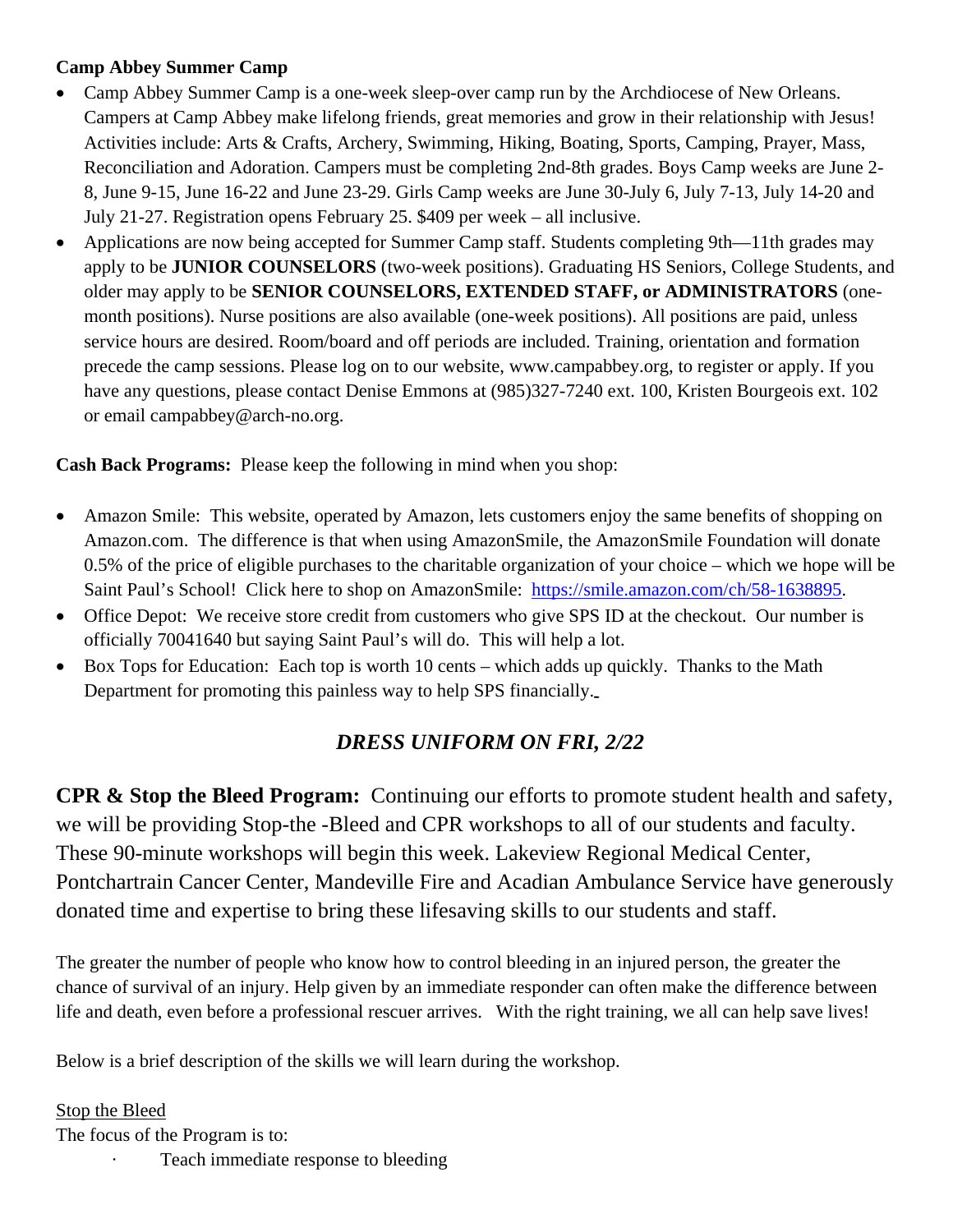- Recognize life-threatening bleeding
- · Learn appropriate ways to stop the bleeding
- · Hands on & return demonstration of wound packing & tourniquet application

#### CPR- Hands only CPR

Students will learn:

- the basics of hands only CPR to save a life.
- · how to activate the EMS calling 911
- the steps of Friends and Family CPR
- · hands on and return demonstration of CPR and AED use

We are grateful to LRMC and PCC for sponsoring these programs. We will also offer a more extensive class leading to CPR Certification to students/faculty who would like further training.

**Cold Weather:** ONLY SPS cold weather wear is accepted. On VERY cold days, a non-SPS coat (but notcamo) can be worn OVER an SPS sweatshirt. If you cannot afford one, contact me and I will take care of it confidentially.

**Did You Know Dept?** DYK that pre-freshman **Preston Tate** is a Zulu coconut collector? He has 97! Read the article in The Advocate at https://www.theadvocate.com/new\_orleans/entertainment\_life/article\_44755e66-2e40-11e9-aa9a-f3fc2f6fef0a.html

**Driving:** I call the following to your attention:

- Driver's License Requirement: You need TWO of these: one when your son applies for his learner's permit and ANOTHER when he goes for his permanent license. Several parents have been turned away, not knowing they needed another form. Don't blame me! This is a legislative action.
- **SAFE DRIVING:** Parents –let's start 2018 with a resolution for safe driving! Set an example for the students! Students – the neighbors are watching (and filming!) and we will take action! This applies at all times: after school, after practice, on weekends, at games, etc. Please obey the traffic laws: speed limit, no tailgating, no texting while driving, no cell phone use during school zone hours, buckle up, etc. Thank you!
- School Zone Cell Phone Ban: It is illegal to use a cell phone in a school zone while driving. I see some students and parents driving in the morning and using a cell phone. This sets a bad example – and is illegal. Please do not drive on campus during school zone hours while using a cell phone.

**Drug Testing:** We have begun drug testing, choosing students both randomly and "for cause." Just because a student is tested does not mean he is suspected. Naturally, you may confidentially request that we add your son to the test list. We have committed more resources this year to increase the number of students tested. Know our policy by reviewing the handbook. A second positive result jeopardizes a student's place at SPS. Pray that students resist the allure of temporary pleasure over finding true meaning in life.

**Father-Son BBQ:** Reservations for F-S BBQ on Mar 23 at 5 pm are now being taken! Reservations must be made by March 18. **Return form at end of newsletter with a check for \$20 per person to Mrs. Claire by March 18! You Can also be mailed to: St. Paul's School, Attn: Mrs. Claire, PO Box 928, Covington, LA 70434**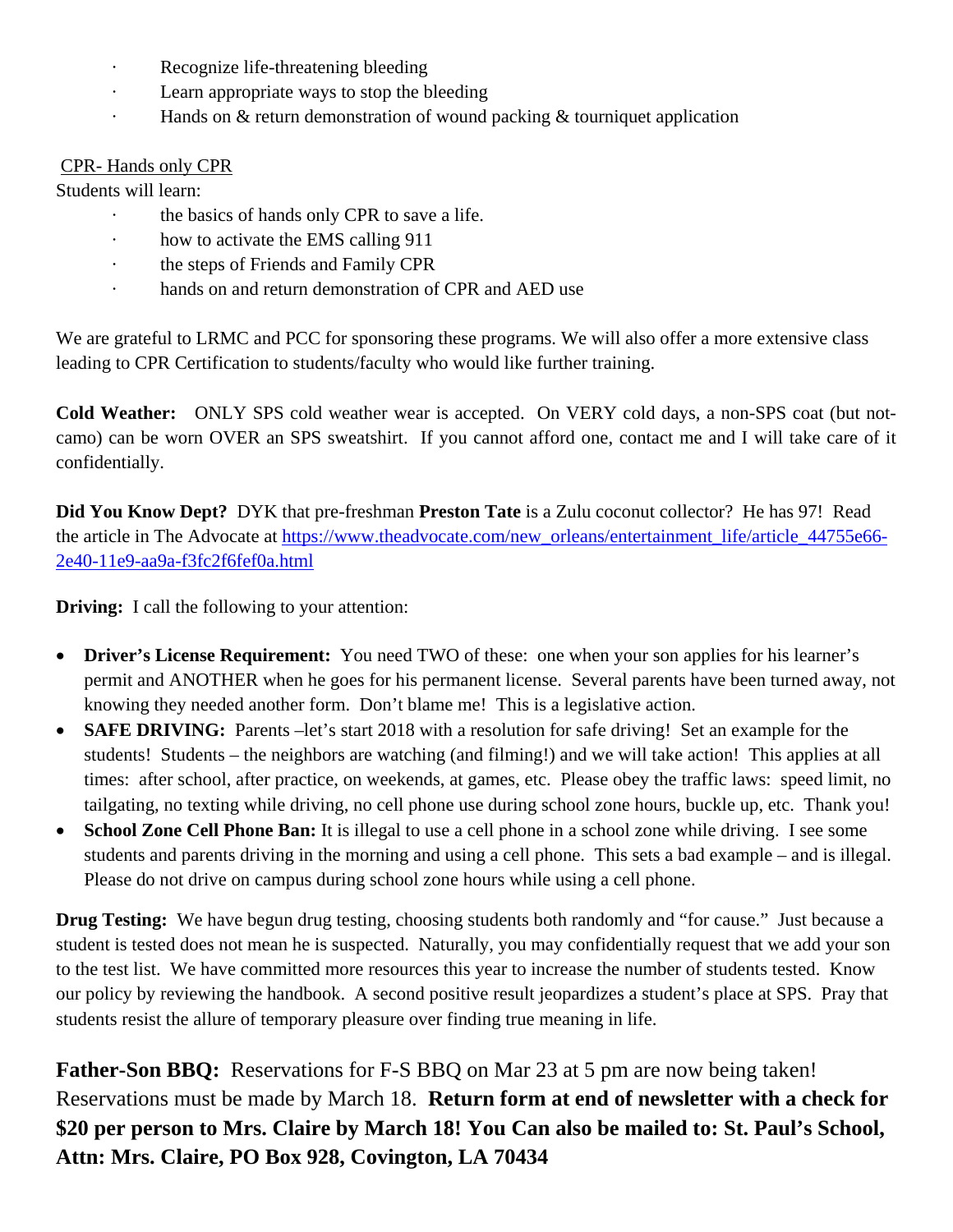# *DRESS UNIFORM ON FRI, 2/22*

**Fortnite Addiction:** Several reputable journals ran stories last week on a growing phenomenon: addiction to Fortnite. Here's an article from The Denver Post: https://www.denverpost.com/2018/12/02/fortnite-addictionvideo-game-rehab/ Some parents have even sent their kids to Fortnite rehab! I definitely am concerned for some of our students!

**Founders Oak:** You may have noticed the dedication of the iconic oak near the chapel as Founders Oak. We did this in honor of the 100 anniversary of Lasallian education coming to campus (the tree was here to greet those first Brothers!) and we also dedicated it to our major donors. The plaques represent those benefactors who have contributed \$100,000 or more to SPS over their lifetimes. We hope to see that number grow in the years ahead, as people invest in keeping the Lasallian dream alive on the campus of Saint Paul's School. I am grateful to Development Team for spearheading this project and to Mark Daigle's signage company for executing the work.

**Good News Dept:** Last week, the College Board named all eight of our National Merit Semi-Finalists as National Merit FINALISTS. This is quite an achievement! We are EXTREMELY proud of **Jackson Gold, Hyde Healy, Ross Hightower, Cullen Irwin, Stephen Millet, David Needles, Andrew Norlin & Christopher Wilson.** Congratulations, NM Finalist Wolves!

#### **Last Week:**

- **•** Basketball: Big wins over M'ville & F'Bleau!
- **Bowling:** Wolves are leading the District!
- **Habitat Club:** I think they had a work day on Sat!
- **Lacrosse:** Wolves played Jesuit and won  $13 - 5!$
- **Mole Day:** Chem classes celebrated Mole Day.
- **Rugby:** Team was scheduled to play but I don't have results.
- **Soccer:** On to the state finals via great wins over M'ville (4-0) & St. Amant (2-1). Geaux Soccer Wolves!
- **Sudden Impact:** Another group of sophomores benefit from this powerful program
- **Testing:** Thanks, counseling department, for administering standardized testing to students!



*Our eight (count 'em, eight!) National Merit Finalists!*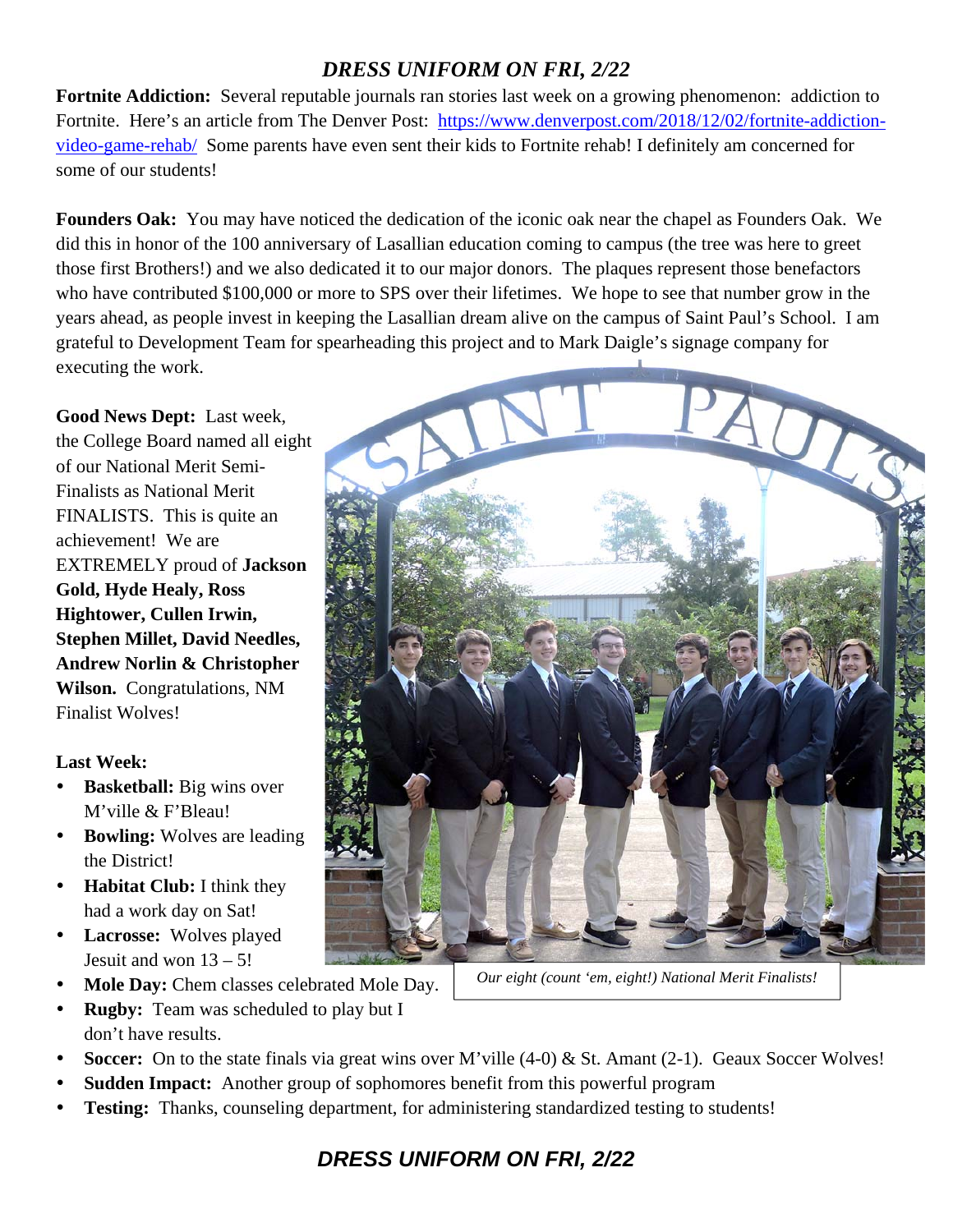**LHSAA:** The LHSAA sent out a special email concerning sportsmanship, reminding host schools of their responsibility of controlling fans, players, and insuring safety of refs. They then listed the following sportsmanship incidents in recents LHSAA basketball games:

- *A fan assaulted an official on Feb 2 at the conclusion of the contest. Criminal charges were pressed.*
- Nineteen student-athletes were disqualified for their involvement in a **bench-clearing brawl** on Jan 23.
- *Fifteen student-athletes were ejected for participating in a fight during a game on Jan 29.*
- *In past two weeks, four basketball games were terminated because of student and/or spectator misconduct.* **This is a sad commentary on high school sports. Know that we insist on proper fan and spectator behavior at all Saint Paul's School athletic events.**

**Mother-Son Dinner:** The deadline was last week; please submit your reservation form (a copy is printed at the end of the newsletter) if you wish to attend this wonderful event on Mar  $13<sup>th</sup>$  at 6 pm.

**Paper Wolf Update:** Please encourage your students to read The Paper Wolf on line (www.thepaperwolf.com) and read it yourself. Compliment the staff. Subscribe. Support the future of journalism.

**Phones:** Please stress with your sons the need to follow school phone rules. Students must turn OFF phones in class and may only use them outside (between classes or at lunch.) A \$10 fine is assessed for violating the rule – which, unfortunately, is happening way too frequently.

**Renaissance Board**: Our Renaissance Board does so much for the school and gets little recognition, so I want to start reporting on their meetings. Last week, the RB met. Here are highlights of the funding requests:

- PLTW Team of Quinn Cooney, Jacob Lauterbach, & Zachary Usin are designing a solution for pain/anxiety management using a virtual reality device. The software, labeled Semi-Solace, allows you to experience two environments: a beach solace to help relieve anxiety, and a snow solace for burn victims pain relief. The design will be reliable, cost effective, easy, interactive and safe. The students requested \$1,284.82 to cover the cost of a laptop to run the software. The other materials have already been acquired, (2 free software, a VR headset (\$350), and a music software (\$130)). *The Renaissance Board approved the request.*
- PLTW Student Thomas Miller is working on a "Gaming Throne" a comfortable, inexpensive, compact, and customizable gamer chair. His chair will use wheelchair motors, controllers, and a joystick. He needs materials to support the base of the chair, totaling \$558.75. *The Board approved the request.*
- PLTW student Andrew Norlin is requesting \$45 from the Board. Andrew's project is to use light therapy to reduce the damage to the skin from skin cancer. Andrew is printing 3' x 4' science fair type boards for his project and is requesting the \$45 for the 2 large poster printouts. *The Board approved the request.*
- Thanks, Renaissance Board, for your support of SPS students!

**Re-Registration of Current Students for 2019 - 20**: ALL registrations for next year are now overdue. PLEASE let me know your intentions. Curriculum and hiring decisions are being made based upon enrollment. If your son is returning,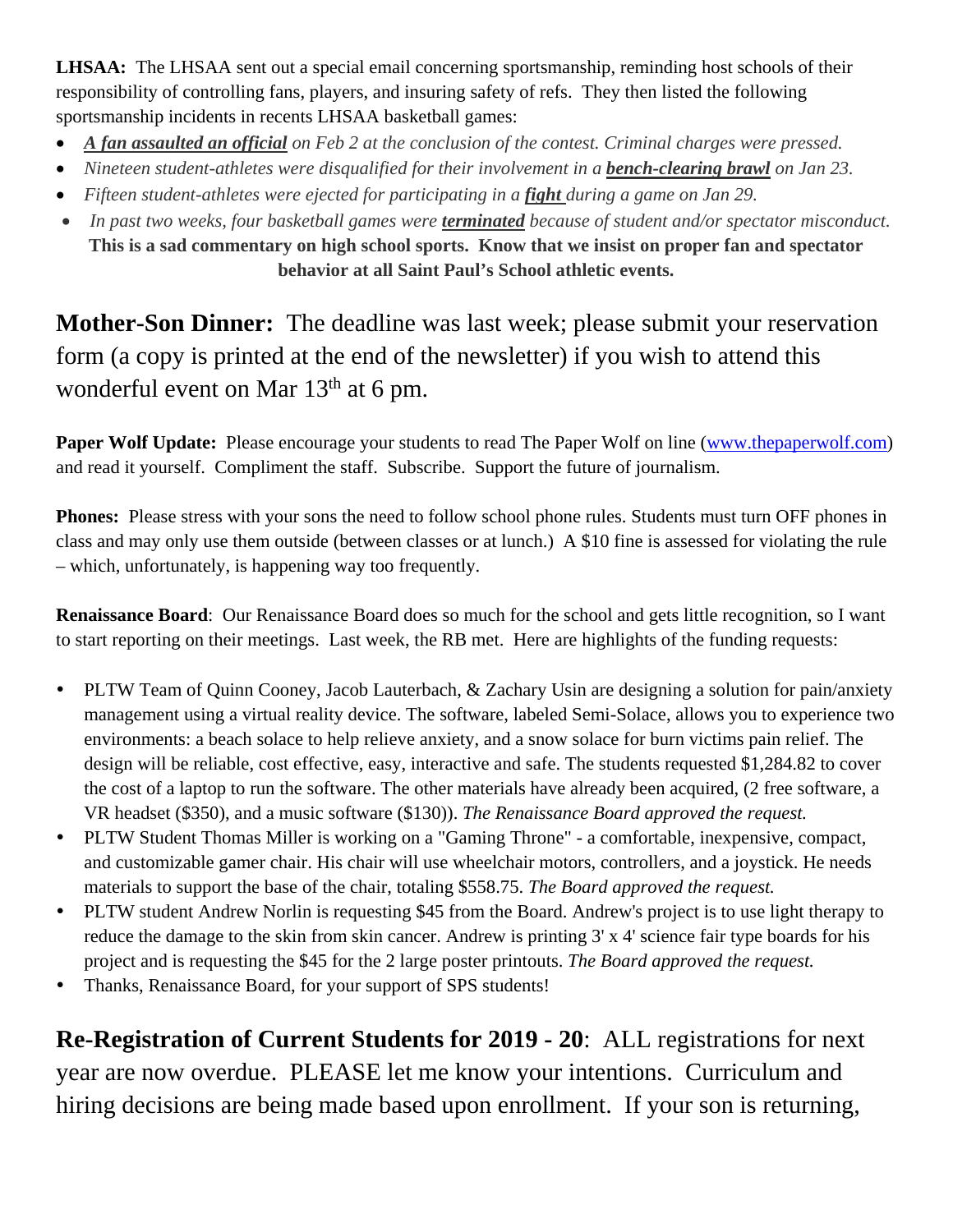please register him. If he is not returning, please have the courtesy of letting me know. Thanks.



**Rosary:** a group of students recite one decade of the rosary each morning in the chapel, beginning at 7:50 on M - F. They would love to have your son join them.

**SAFE DRIVING:** Please obey the traffic laws: speed limit, no tailgating, no texting while driving, NO CELL PHONE USE DURING SCHOOL ZONE TIMES, buckle up, etc. Thank you!

#### **St. Joseph Altar -- Monday, March 18, 2019**

 The SPS St. Joseph Altar will be held on Monday, March 18, in Briggs Assembly Center. After much prayer and consideration, this year, lunch will **not** be offered. The students will still visit the Altar during religion class and be offered fruit and cheese during this time. At their lunch period, they can eat off the main Altar with the same assortment of cakes and cookies provided each year, complete with cannoli, of course. They are to provide for their own lunch. **Student service hour** opportunities are below: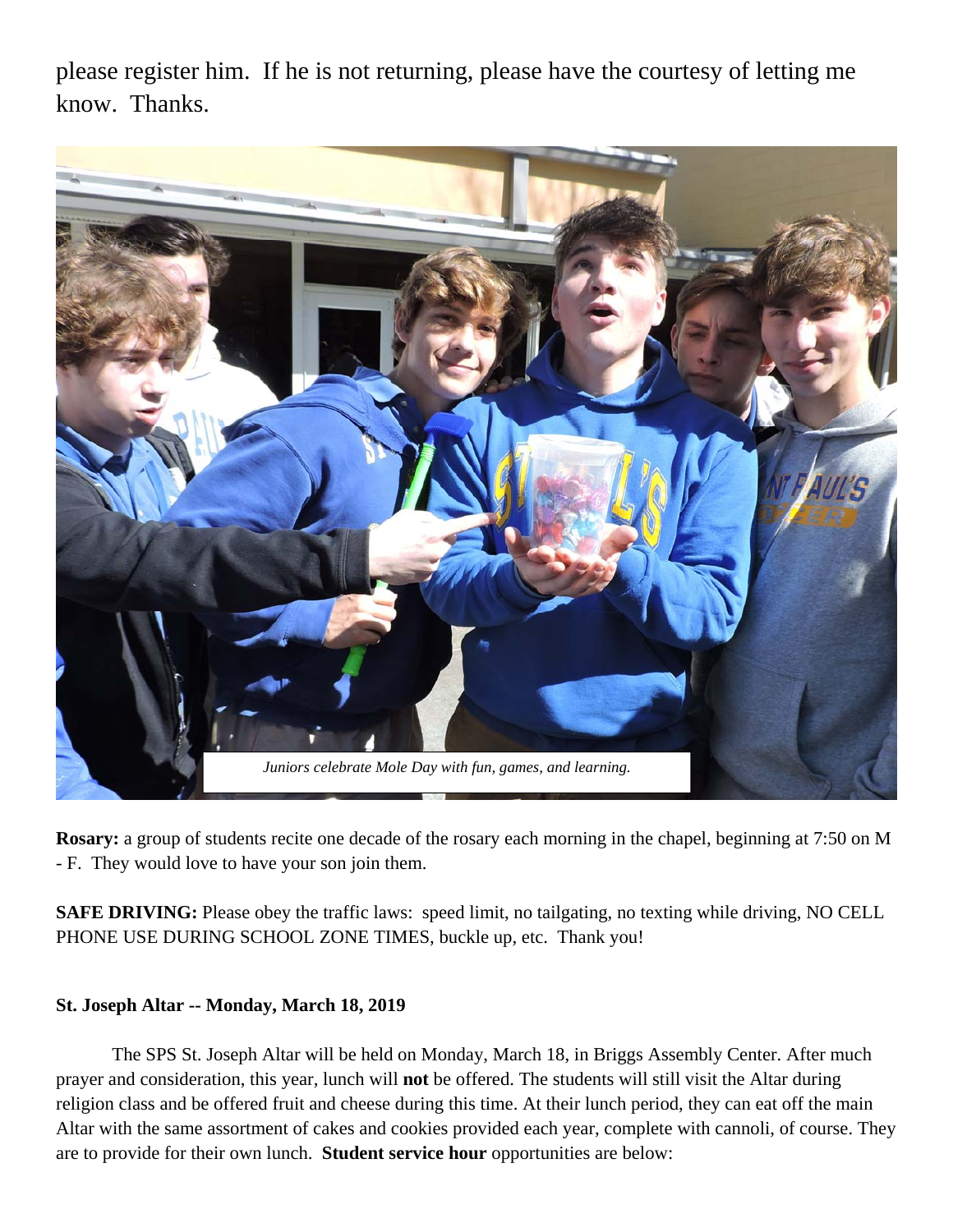- Cookie Making in the cafeteria- Saturday, March 2, from 9a-1p \* \* \* \* \* bring rolling pin \*
- 

- Altar set up- Sunday, March 17, from 3-5p
- Altar take down-Monday, March 18, from 3-6p

 I will need moms to bring fruit and cheese for the religion periods and several helpers for the Altar, so I have made a sign up at sign up genius here.

https://www.signupgenius.com/go/10C0C45A9A82CA0FF2-stjoseph2.

We always need adult help with the cookies, the setup and take down as well.

 Once again, rosaries made with last year's blessed altar roses will be created and are available for \$50 each. These are **pre-order** only and orders must be received by March 2. They are lovely and very special. Checks can be written to me and mailed to:

### **Ann Kay Logarbo 80700 Teal Loop Bush, LA 70431**

Key rings, charms, etc. made from the roses will also be available on Altar day

 **Please feel free to contact me at alogarbo@charter.net for any questions.** 

As always, monetary donations are graciously accepted.

In Joseph's name, Ann Kay Logarbo

**School Zone Cell Phone Ban:** It is illegal to use a cell phone in a school zone while driving. I see some students and parents driving in the morning and using a cell phone. This sets a bad example – and is illegal. Please do not drive on campus during school zone hours while using a cell phone.

**Social Hosting:** Even with the holiday season behind us, the temptations for alcohol use by students reemains. One issue facing parents is hosting parties where teens are exposed to or even given alcohol. This is known as "social hosting." Here is a brochure on this activity, which may have legal consequences. Mr. Hal Fox, owner of Fox Litho of Mandeville and father of Hal, provided the brochure. Here's the link: http://fb.mediarelay.com/pbda246

**Social Media:** Want up-to-date news on all of the good things happening at Saint Paul's School? Get event and classroom pictures, latest scores, calendar reminders, and spiritual uplifting by liking our Facebook page https://www.facebook.com/St.Pauls.School.Covington.Louisiana/ or following us on Twitter @SPSWolfpack. The strength of the Wolf is in the pack! Many thanks to Mimi Montiero for maintaining our social media information.

**Senior Spotlights:** Starting today, Mimi Montiero will weekly feature a senior on our Facebook page. They will reflect on their SPS time. Check it out. Thanks, Mimi!

#### **Spanish Cooking Club is looking for new members! Come join and enjoy some delicioso cuisine!**

**Study Hall After School:** the library is open every afternoon (Monday-Thursday) until 4:30. Students are free to come and go by signing in and out. You are encouraged to mention this service to your sons who are on campus after school with nothing to do or who may be waiting for a late ride or a practice to begin. All we ask is that they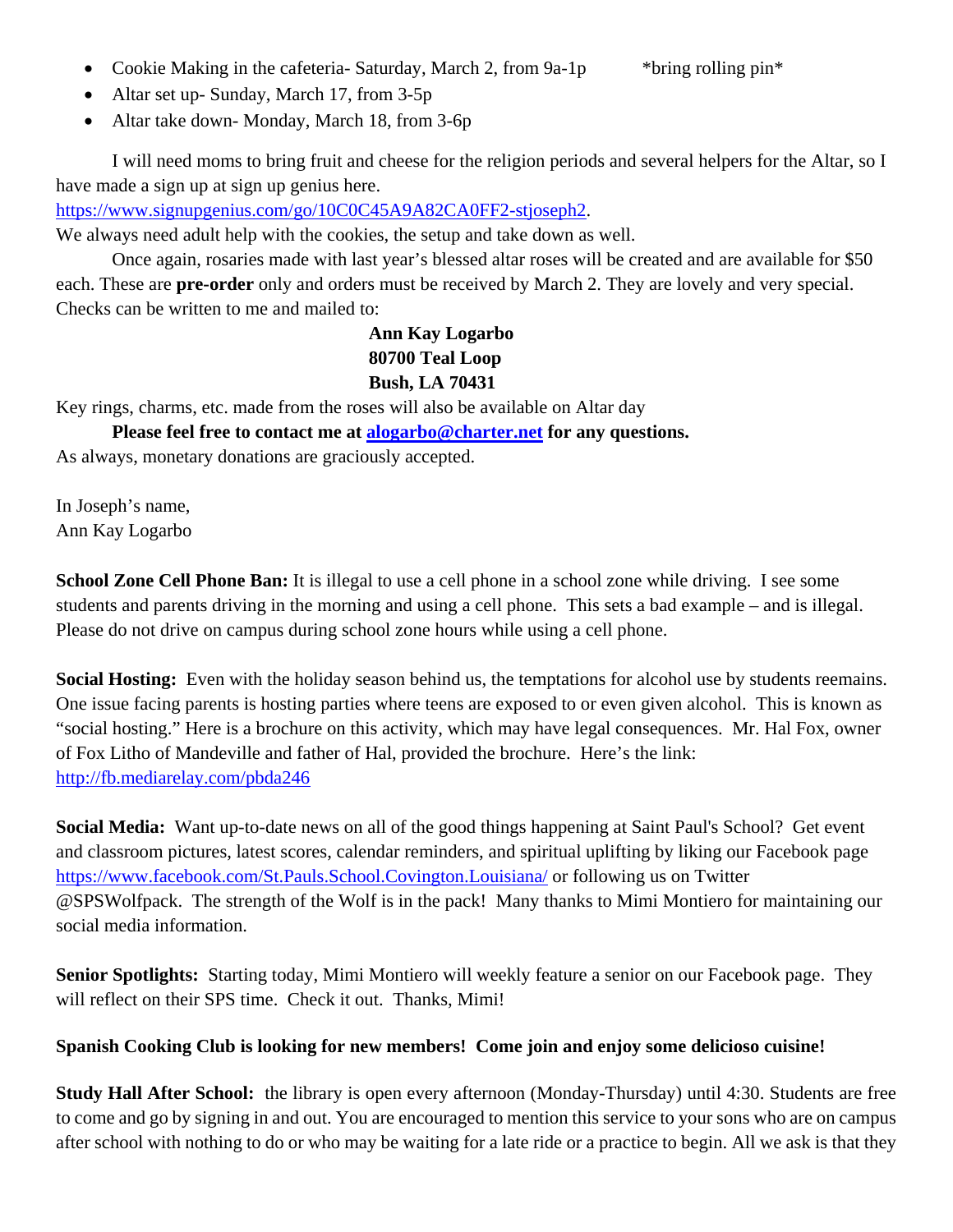treat the facility with respect and that they are quiet. The space is supervised by faculty. We will offer this s**ervice as long as there is a demand for it.** 

**Teen Life Counts Program:** All of our sophomores will participate in this important suicide prevention program which began last week and which is conducted by Jewish Family Services. Suicide remains a problem for St. Tammany Parish. For your information, our protocol for any student who voices possible harm to self is very clear and non-negotiable: we will not allow that students to attend classes until a note from a mental health professional clears the student as not being a threat to himself or others. Unfortunately, we have had to invoke this policy, which is a caring one and not a punitive one, several times already in this school year. I am grateful to Christine Woodard in the counseling department for spearheading this important program. Join me in praying that the message takes root.

**Student Council:** *Any rising 9th through 12th grader is welcome to attend the Louisiana Association of Student Councils Summer Workshop June 2-6 at Northwestern State University. An informational meeting will be held Thursday, February 21 during 1st part of lunch in room 107.* 

**Tutoring:** National Honor Society tutoring takes place in the library at lunch. Please encourage your son to take advantage of this awesome opportunity to get help from their most capable peers. **It is not embarrassing to do so. Math XL help and essay proofreading services are available.** 



*Mystery location of the week: where is the SSA oak? And last week's window cross is located on north stairwell in main school building!* 

**Tuxedoes**: Tuxedoes to Geaux will be at Saint

Paul's on Monday, March 11, at 11 am in the lobby of the BAC and on Tuesday, March  $19<sup>th</sup>$ , at 3 pm in the bookstore. Tuxedo, shirt, and tie  $-$  \$159 plus tax.

**Uniform Shirts:** We have a large number of pre-owned uniform shirts in good condition if your son has outgrown his and purchasing new ones is difficult for you. Just come to the Admin Bldg. Nothing will be done to embarrass your son. We also have a number of khaki pants available – all for the taking.

**Vaping:** I'm sorry I have to mention this, but please speak to your son about the dangers involved in this latest fad. We are hearing anecdotal reports of vaping by our students and have even taken disciplinary action against several of them who vaped at school events. We will continue to be vigilant and take strong measures against violators. The Covington Police Department informs us that it is AGAINST THE LAW for minors to purchase vaping equipment. Please make sure your son knows this – and complies with your wishes, the rules of the school – and the law. And the latest danger? Click here to learn: *https://www.bbc.com/news/world-uscanada-47136678*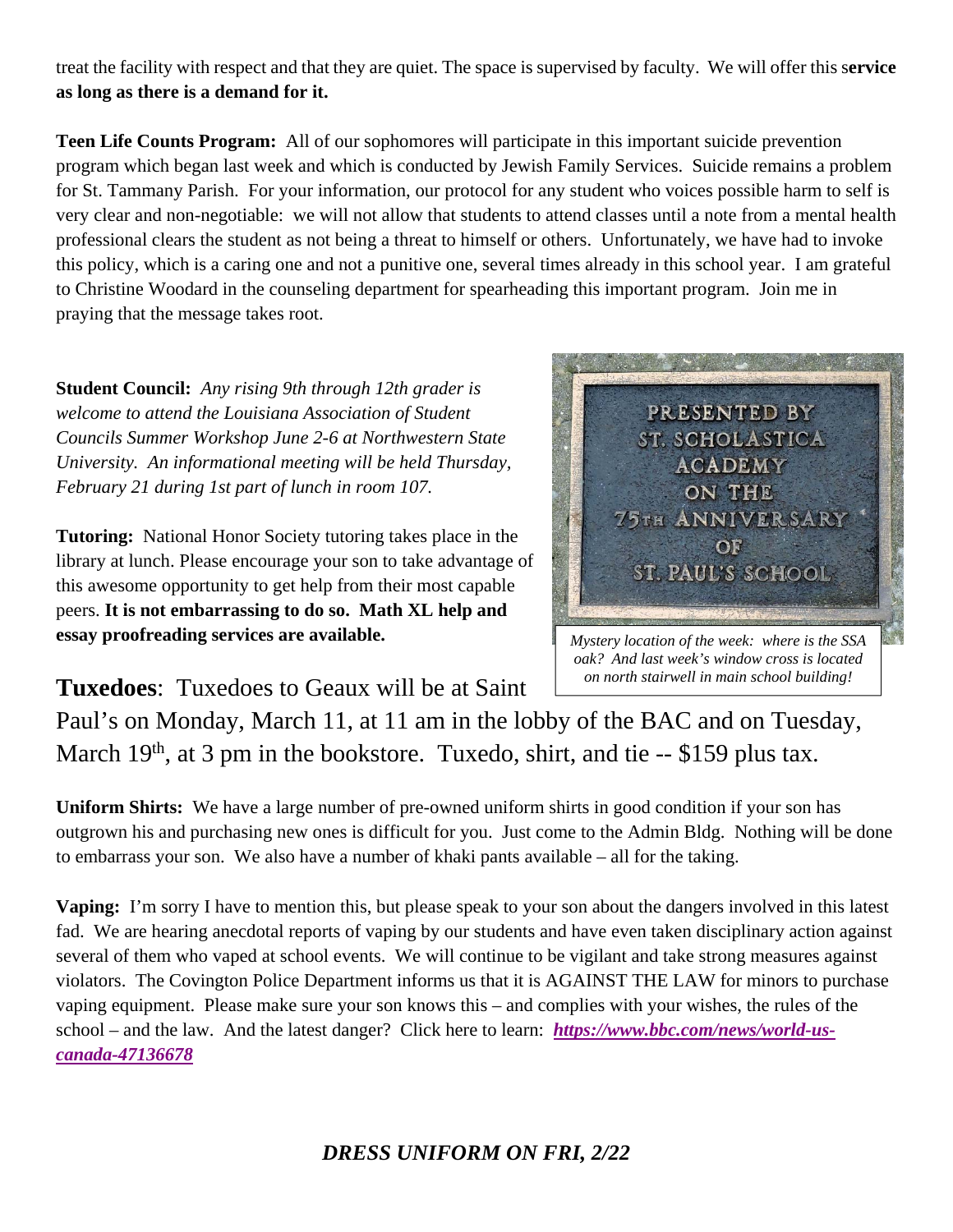#### **Weekly Humor:**

- As a scarecrow, people say I'm outstanding in my field. But hay, it's in my jeans.
- $\bullet$ *What do you get when you wake up and realize you ran out of coffee? - A depresso.*
- *Two snails are chatting on the sidewalk. "I'll have to cross the road," says one. "Well, be careful," says the other one, "there's a bus coming in an hour."*
- *What do you get when you crossbreed a cow and a shark? I don't know, but I wouldn't enjoy milking it*
- *A bull that likes taking a nap is called a bulldozer!*
- *Why do bees hum? They don't remember the words!*
- *A boomerang that doesn't come back is called a stick!*
- *A Buddhist asks the hot dog vendor "make him one with everything."*
- *Why don't you ever see elephants hiding in trees? Because they are really good at it!*
- *Why aren't koalas actual bears? They don't meet the Koalafications!*
- *A bear walks into a restaurant and say's "I want a grilled ………………………. Cheese." The waiter says "What's with the pause?" The bear replies: "I'm a bear!"*
- *What do you call a bear with no ears? B*
- *I went into a pet shop. "Can I buy a goldfish?" The clerk said 'Do you want an aquarium?" I said "I don't care what star sign it is."*
- *A pirate walks into a bar with a steering wheel on his pants, a peg leg, and a parrot on his shoulder. The bartender says "You have a steering wheel on your pants." The pirate says "Arrrr.. It's driving me nuts."*
- *OK, I'll stop!*

Yearbook: Please make note of approaching deadlines for The Conifer, Saint Paul's award-winning yearbook.

- Deadline to order a yearbook is March 15, 2019. Seniors do not need to order a yearbook.
- Deadline to place a Senior Ad is March 15, 2019.
- All orders and ads must be placed online at www.yearbookforever.com
- We do not order extra books.
- Please contact Mimi Monteiro at m.monteiro@stpauls.com if you have any questions

## **A Look Ahead – Far, Far, Ahead**

- Wed, Feb 19 LPO Concert in the BAC for students
- Wed, Feb 20 On campus ACT for juniors
- Mon, Feb 25 Late start; Life Skills Day for Seniors
- Wed Thu Feb  $27 28$  Junior retreat days
- Fri, Mar 01 Faculty Retreat Day (no classes for students)
- M-F, Mar 4 -8 Mardi Gras /Lenten holidays
- Tue, Mar 12 Pack Time
- Wed, Mar 13 Mother-Son Dinner
- Fri, Mar  $15$  End of  $3<sup>rd</sup>$  Quarter
- Mon, Mar 18 St. Joseph Altar Day
- Thu, Mar 21 Celebrity Dinner Event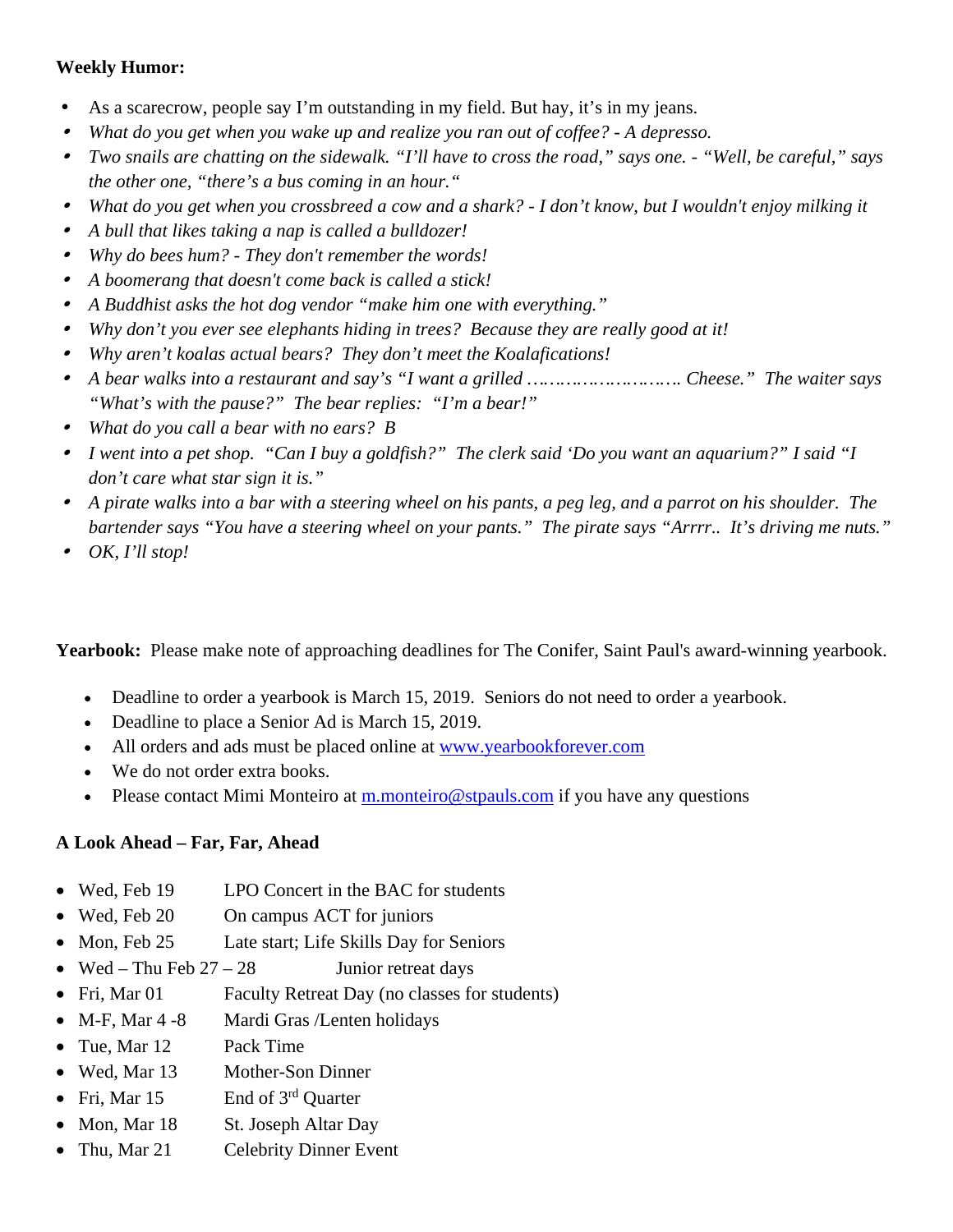- Sat, Mar 23 Father-Son Dinner
- Wed, Mar 27 Third Quarter HR Breakfast for Seniors
- Thu, Mar 28 Third Quarter HR Breakfast for Juniors
- Sat, Mar 30 Junior-Senior Prom
- Mon, Apr 01 Third Quarter HR Breakfast for Sophomores
- Wed, Apr 03 Third Quarter HR Breakfast for Freshmen
- Thu, Apr 04 Third Quarter HR Breakfast for Pre-freshmen
- Wed, Apr 10 LA College & TOPS Night at SPS
- Sat, Apr 13 Alumni Crawfish Cook-Off
- F-F, Apr 19-26 Easter Holidays (not "spring break")
- Mon, Apr 29 Class resume; all-school mass; dress uniform day
- W-F, May 1-3 Senior exams
- M-T, May 13-16 Pre-freshman exams
- Fri, May 17 Pre-freshman promotion (6:30)
- Sat, May 18 Senior graduation (4 pm)
- $\bullet$  M T, May 20-23 Semester exams grades  $9-11$
- Fri,, May 24 Conflict exam day
- Mon, May 27 Faculty Records Day



*Another action shot by Jordan Eberts: Michael outruns Catholic High defender in Quarter Final round of Soccer State Playoffs last Tuesday.* 

# *DRESS UNIFORM ON FRI, 2/22*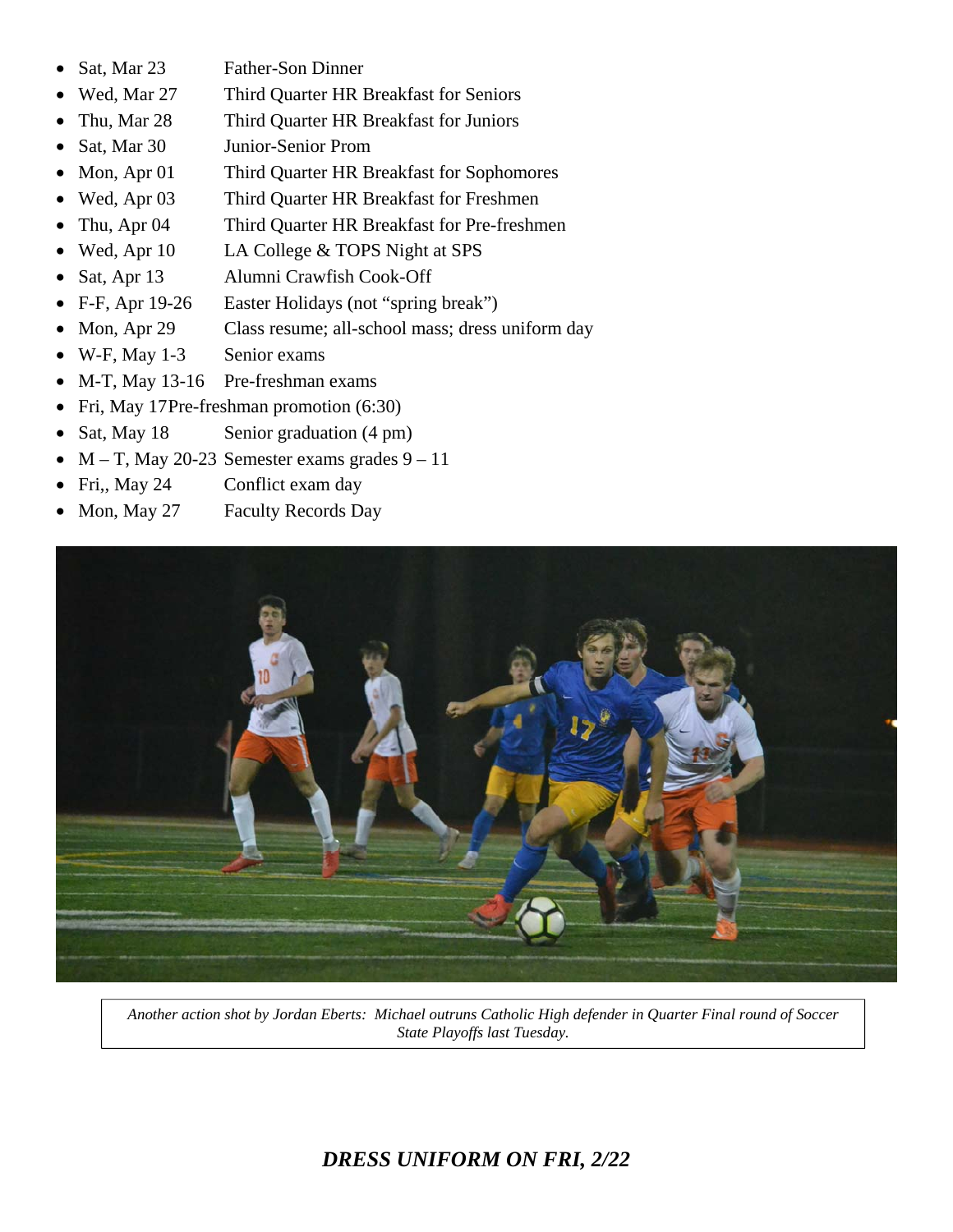**Second Semester Period Rotation**: For those who really plan, here is the period rotation for the second semester. Please use this when making unavoidable doctor appointments, etc. so your son will know what classes he is missing. Naturally, there is subject to change if unavoidable conflicts (weather, etc.) occur.

#### **February**

 $18 - EFGA$ 19 – BCDE Pack Time 20 – FGAB – Juniors in ACT 21 – CDEF 22 – GABC – Late Start  $25 - DEFG$ 

- 26 ABCD President's Assembly
- 27 EFGA Junior Retreat
- 28 BCDE Junior Retreat

# **March**

- 1 Faculty Retreat Day
- 11 FGAB
- 12 CDEF Pack Time
- $13 GABC$
- $14 DEFG$
- 15 ABCD –End of Third Quarter
- 18 ABCDEFG St. Joseph Altar
- 19 EFGA President's Assembly
- 20 BCDE
- $21 FGAB$
- 22 CDEF Late Start
- $25 GABC$
- 26 DEFG Pack Time
- $27 ABCD$
- $28 EFGA 9<sup>th</sup> Retreat/Trip$
- $29 BCDE 9<sup>th</sup> Retreat/Trip$

# **April**

- $1 FGAB$
- 2 CDEF President's Assembly
- $3 GABC$
- $4 DEFG$
- $5 ABCD$
- 8 EFGA Late Start
- 9 BCDE Pack Time
- 10 FGAB Leadership Breakfast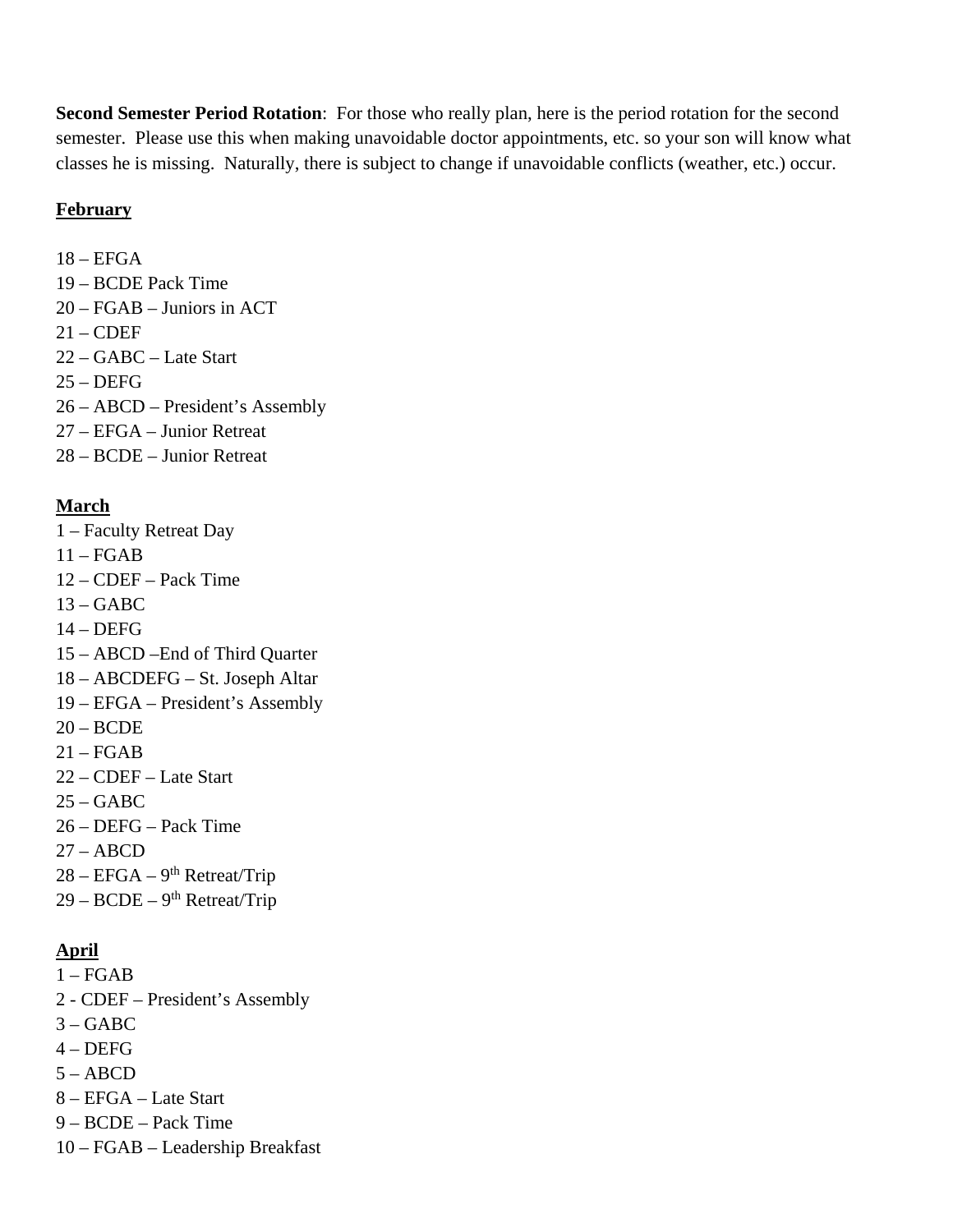- 11 CDEF Special Schedule for Speaker
- 12 GABC Special Schedule of Year in Review
- 15 DEFG Mass
- 16 ABCD President's Assembly
- 17 EFGA Passion Play Schedule
- 18 BCDE Mandatum Schedule
- 29 FGAB
- 30 CDEF President's Assembly

### **May**

- 1 GABC Senior Exams
- 2 DEFG Senior Exams
- 3 ABCD Senior Exams
- $6 EFGA$
- 7 BCDE Pack Time
- 8 FGAB Level Awards
- 9 CDEF Athletic Awards
- 10 GABC Academic Awards
- 13 DEFG
- $14 ABCD President's Assembly 8<sup>th</sup> Exams$
- $15 EFGA 8$ <sup>th</sup> Exams
- $16 BCDE 8<sup>th</sup>$  Exams
- $17 FGABC$  ( $8<sup>th</sup>$  Promotion 6:00 PM)
- 18 Senior Graduation (4 pm–ticket only)
- 20 DEFG (Review for Period A Exam)
- 21 Exam Schedule
- 22 Exam Schedule
- 23 Exam Schedule
- 24 Exam Schedule

Whew! Enough for now.

Even though it's 2019, I will still close with a paraphrase of one of my favorite NPR radio shows (which is no longer on the air but I still LOL thinking about it): well, it's happened again – you've squandered perfectly good time reading my ramblings! Know of my prayer for you and your family, especially as we move into February! Again, thanks for being part of the 2018 - 91 edition of Saint Paul's! Happy New Year!

Brother Ray Bulliard, FSC

Praying for a Safe, Enjoyable Mardi Gras for All as the 17<sup>th</sup> Christian Brother President of Saint Paul's School



*Pray for us as we exhort our students to do ordinary things extraordinarily well, make courageous choices, do God's will, remain faithful, let Our Lady of the Star guide us to God, and ask our Holy Founding Brothers to help us continue Lasallian Mission.*